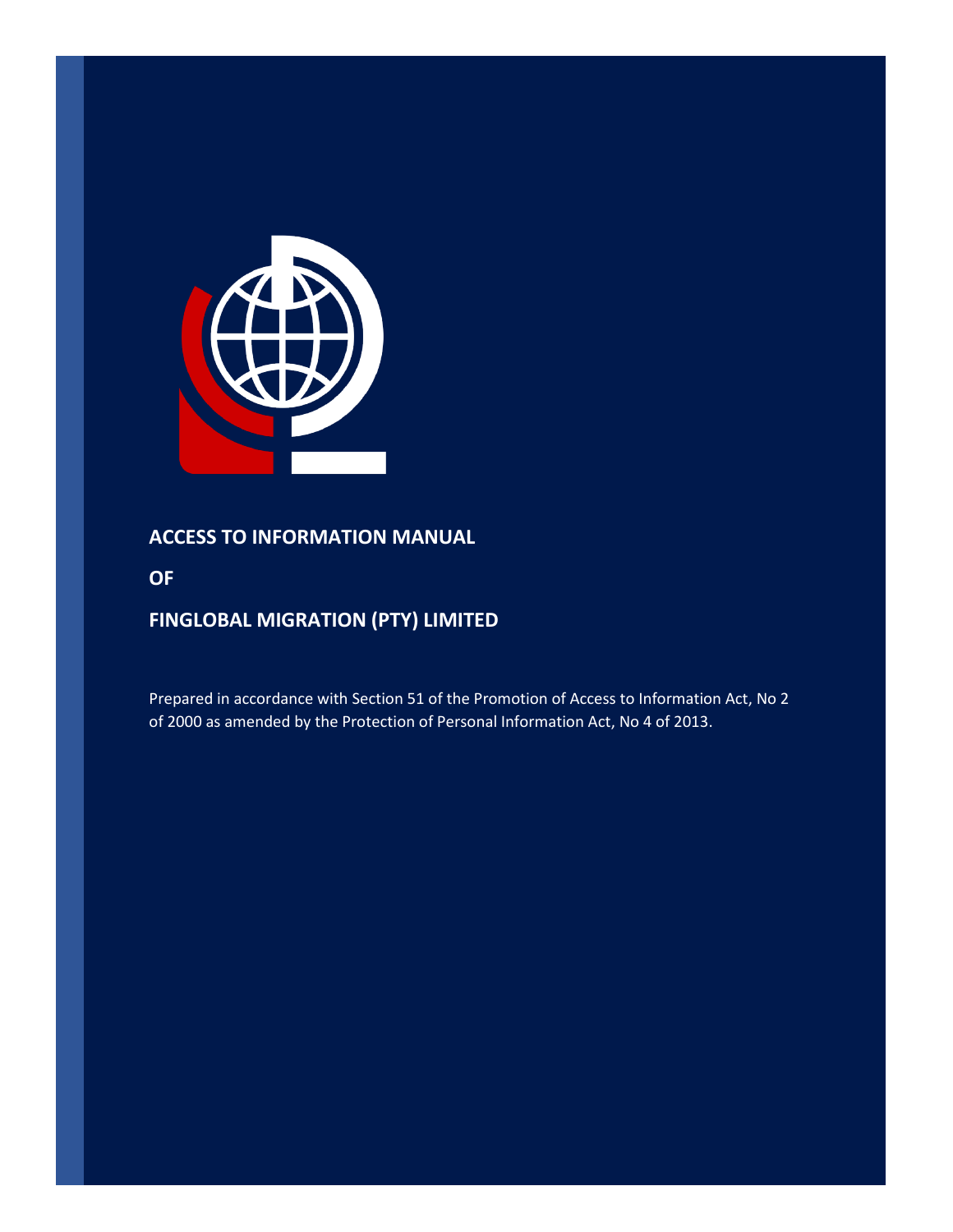

# Table of Contents

| 1.  |  |
|-----|--|
| 2.  |  |
| 3.  |  |
| 4.  |  |
| 5.  |  |
| 6.  |  |
| 7.  |  |
| 8.  |  |
| 9.  |  |
| 10. |  |
| 11. |  |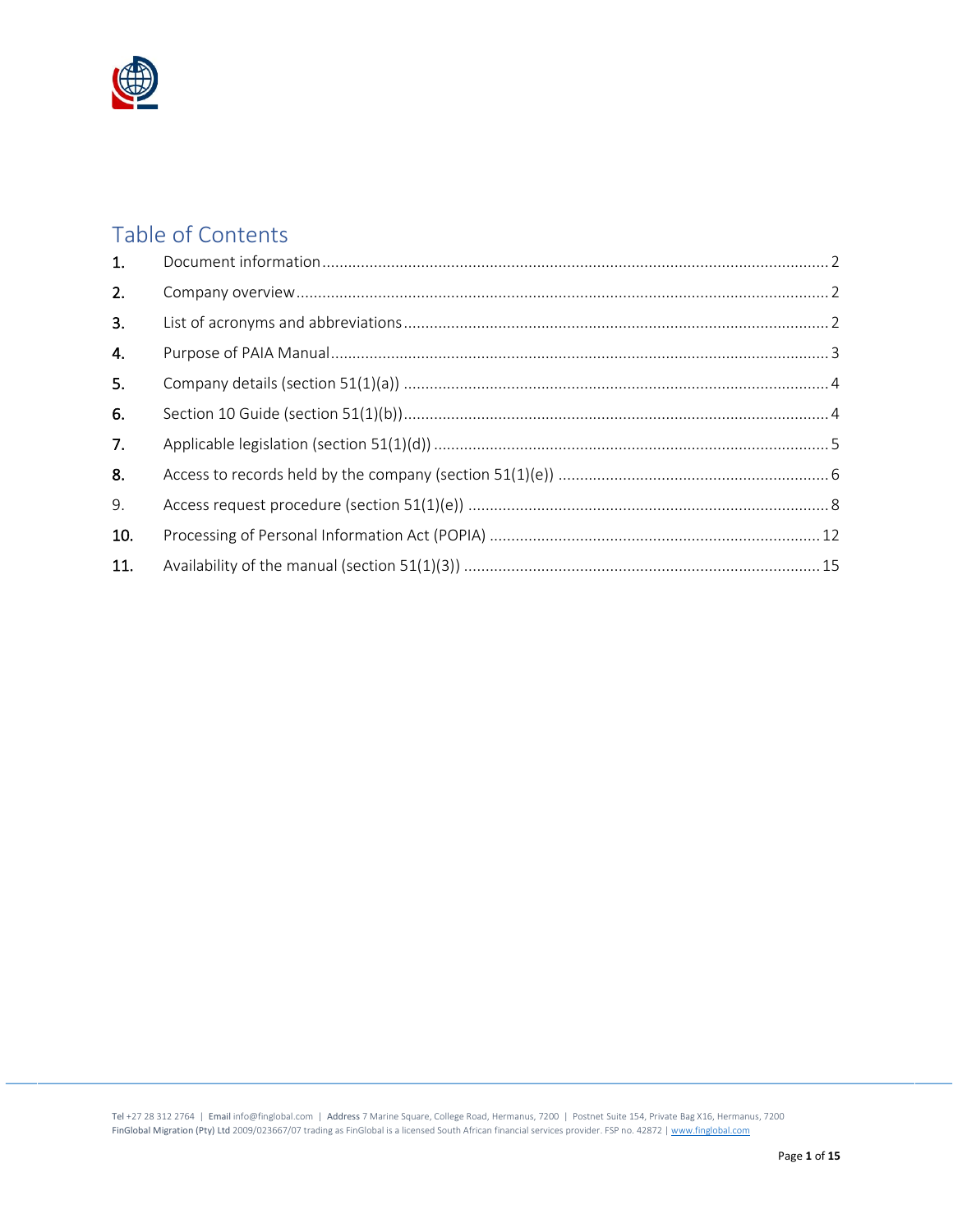

# <span id="page-2-0"></span>1. Document information

| Document owner/reviewer | FinGlobal Migration (Pty) Ltd, Risk, Compliance<br>and Exchange Control Lead |
|-------------------------|------------------------------------------------------------------------------|
| Creation date           | 2021-06-30                                                                   |
| Review date             | 2022-06-30                                                                   |
| Version                 | 2.0                                                                          |

# <span id="page-2-1"></span>2. Company overview

FinGlobal Migration (Pty) Limited t/a FinGlobal (the company) is a licensed category 1 Financial Services Provider, registered with the Financial Sector Conduct Authority with FSP no. 42872. The company provides a wide range of global financial migration services, including but not limited to:

- Emigration services;
- Encashment of insurance policies and investments;
- Tax services;
- Foreign exchange services; and
- Financial planning.

# <span id="page-2-2"></span>3. List of acronyms and abbreviations

| <b>Acronym / Abbreviation</b> | <b>Description</b>                                                |
|-------------------------------|-------------------------------------------------------------------|
| <b>CEO</b>                    | <b>Chief Executive Officer</b>                                    |
| <b>DIO</b>                    | Deputy Information Officer                                        |
| IO                            | Information Officer                                               |
| Minister                      | Minister of Justice and Correctional Services                     |
| <b>PAIA</b>                   | Promotion of Access to Information Act No. 2 of 2000 (as amended) |
| <b>POPIA</b>                  | Protection of Personal Information Act No.4 of 2013               |
| Regulator                     | <b>Information Regulator</b>                                      |
| Republic                      | Republic of South Africa                                          |
| The Act                       | Promotion of Access to Information Act No. 2 of 2000 (as amended) |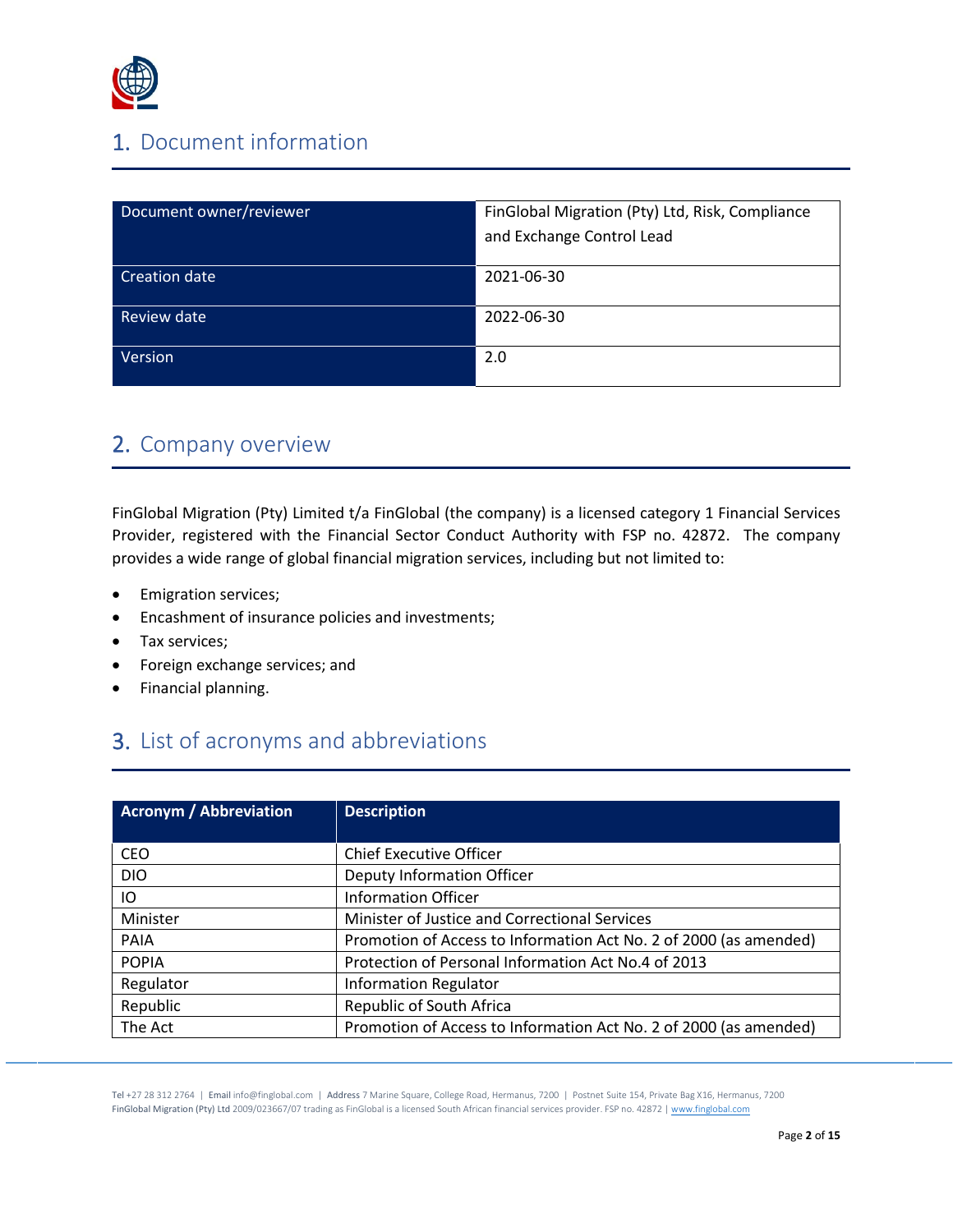

# <span id="page-3-0"></span>4. Purpose of PAIA Manual

This PAIA Manual is useful for the public to-

- check the categories of records held by a company which are available without a person having to submit a formal PAIA request;
- have a sufficient understanding of how to make a request for access to a record of the company, by providing a description of the subjects on which the company holds records and the categories of records held on each subject;
- know the description of the records of the company which are available in accordance with any other legislation;
- access all the relevant contact details of the Information Officer and Deputy Information Officer who will assist the public with the records they intend to access;
- know the description of the guide on how to use PAIA, as updated by the Regulator and how to obtain access to it;
- know if the company will process personal information, the purpose of processing of personal information and the description of the categories of data subjects and of the information or categories of information relating thereto;
- know the description of the categories of data subjects and of the information or categories of information relating thereto;
- know the recipients or categories of recipients to whom the personal information may be supplied;
- know if the company has planned to transfer or process personal information outside the Republic and the recipients or categories of recipients to whom the personal information may be supplied; and
- know whether the company has appropriate security measures to ensure the confidentiality, integrity and availability of the personal information which is to be processed.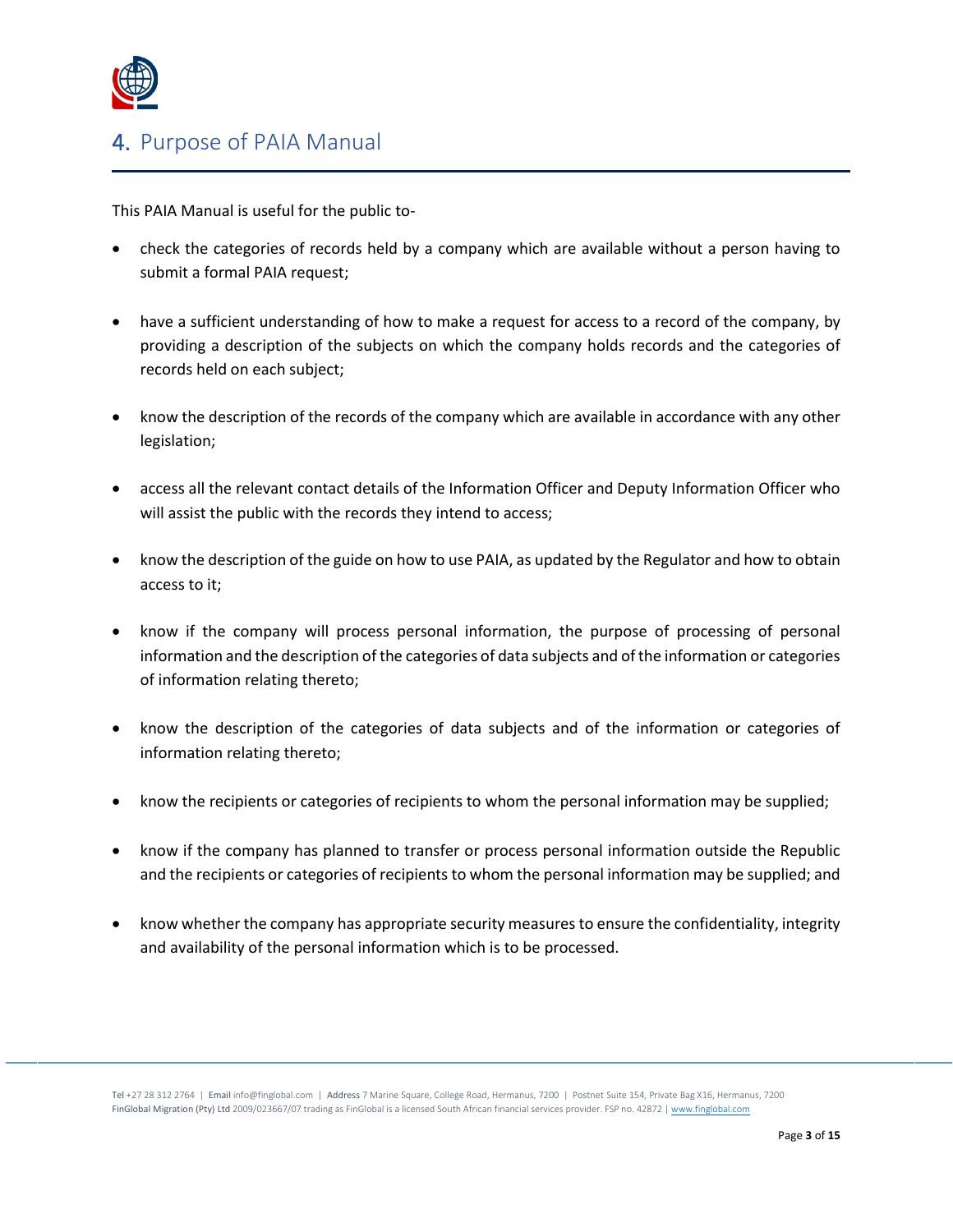

# <span id="page-4-0"></span>5. Company details (section 51(1)(a))

| Name of company     | FinGlobal Migration (Pty) Ltd                              |
|---------------------|------------------------------------------------------------|
| Registration number | 2009/023667/07                                             |
| Physical address    | 7 Marine Square, College Road, Hermanus, Western Cape      |
| Postal address      | Postnet Suite 154, Private Bag x16, Hermanus, Western Cape |
| Telephone number    | 028 312 2764                                               |
| E-mail              | legal@finglobal.com                                        |
| <b>Directors</b>    | Hannah Mmamollo Margaret Sadiki                            |
|                     | Ryno Pieter Viljoen (CEO)                                  |
|                     | <b>Jill Rosemary Murtugh</b>                               |
|                     |                                                            |

## **Chief Information Officer**

| Name             |
|------------------|
| Telephone number |
| E-mail           |

Ryno Pieter Viljoen 028 312 2764 [legal@finglobal.com](mailto:legal@finglobal.com)

Tendani Sikhwivhilu

Jacobus Johannes Sieberhagen

#### **Deputy Information Officer**

| Name             | Marina Loots        |
|------------------|---------------------|
| Telephone number | 028 312 2764        |
| E-mail           | legal@finglobal.com |

# <span id="page-4-1"></span>6. Section 10 Guide (section 51(1)(b))

The South African Human Rights Commission (SAHRC) is responsible for compiling a guide that will facilitate ease of use of PAIA for requesters.

This Guide is available in all 11 official languages, from SAHRC.

The contact details of the SAHRC are:

| Postal address   | Private Bag 2700, Houghton, 2041                         |
|------------------|----------------------------------------------------------|
| Physical address | Forum 3 Braampark Offices, 33 Hoofd Street, Braamfontein |
| Telephone number | 011 877 3600                                             |
| Fax number       | 011 403 0625                                             |
| Email            | PAIA@sahrc.org.za                                        |
| Website          | www.sahrc.org.za                                         |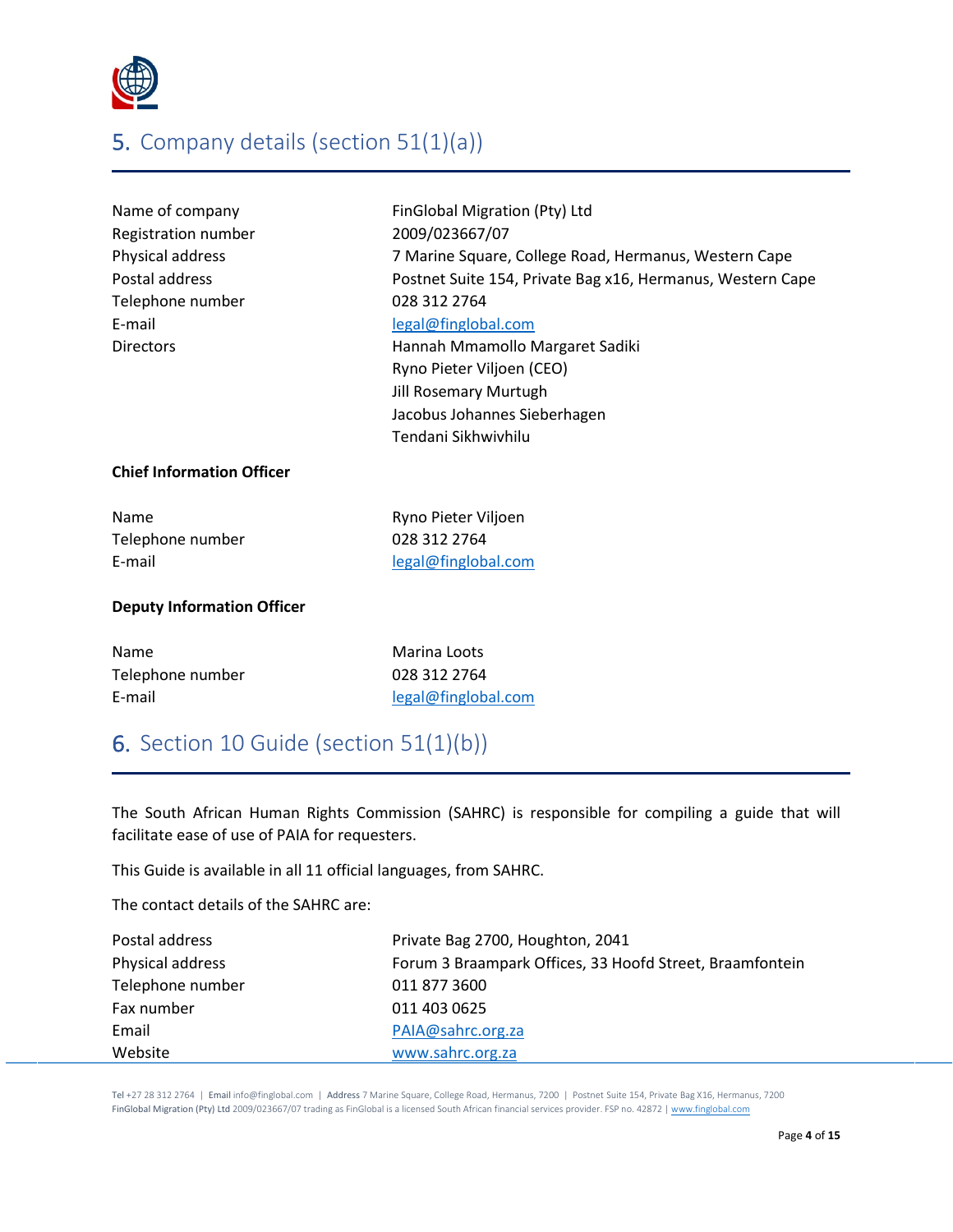

# <span id="page-5-0"></span>7. Applicable legislation (section 51(1)(d))

Records are kept in accordance with such other legislation, as is applicable to the company, which includes but is not limited to the following:

| <b>No</b>      | <b>Act</b>                                                                      | <b>Ref</b>  |
|----------------|---------------------------------------------------------------------------------|-------------|
| $\mathbf{1}$   | <b>Companies Act</b>                                                            | 71 of 2008  |
| $\overline{2}$ | Copyright Act                                                                   | 98 of 1978  |
| 3              | <b>Consumer Protection Act</b>                                                  | 68 of 2008  |
| $\overline{4}$ | <b>Employment Equity Act</b>                                                    | 55 of 1998  |
| 5              | <b>Income Tax Act</b>                                                           | 95 of 1967  |
| 6              | Labour Relations Act                                                            | 66 of 1995  |
| $\overline{7}$ | Value Added Tax Act                                                             | 89 of 1991  |
| 8              | Financial Advisory and Intermediary Services Act                                | 37 of 2002  |
| 9              | <b>Basic Conditions of Employment Act</b>                                       | 75 of 1997  |
| 10             | Financial Intelligence Centre Act                                               | 28 of 2001  |
| 11             | <b>Electronic Communications and Transactions Act</b>                           | 25 of 2002  |
| 12             | Promotion of Access of Information Act                                          | 2 of 2000   |
| 13             | Unemployment Insurance Act                                                      | 63 of 2001  |
| 14             | Compensation for Occupational Injuries and Disease Act                          | 130 of 1993 |
| 15             | Occupational Health and Safety Act                                              | 85 of 1993  |
| 16             | <b>Skills Development Act</b>                                                   | 9 of 1999   |
| 17             | Prevention of Organised Crime Act                                               | 121 of 1998 |
| 18             | Protection of Constitutional Democracy against terrorist related activities Act | 33 of 2004  |
| 19             | Protection of Personal Information Act                                          | 4 of 2013   |

The above records are of a public nature and are available automatically without a person having to request access to them in terms of the Act, as envisaged in Section 52.

Tel +27 28 312 2764 | Email info@finglobal.com | Address 7 Marine Square, College Road, Hermanus, 7200 | Postnet Suite 154, Private Bag X16, Hermanus, 7200 FinGlobal Migration (Pty) Ltd 2009/023667/07 trading as FinGlobal is a licensed South African financial services provider. FSP no. 42872 | [www.finglobal.com](http://www.finglobal.com/)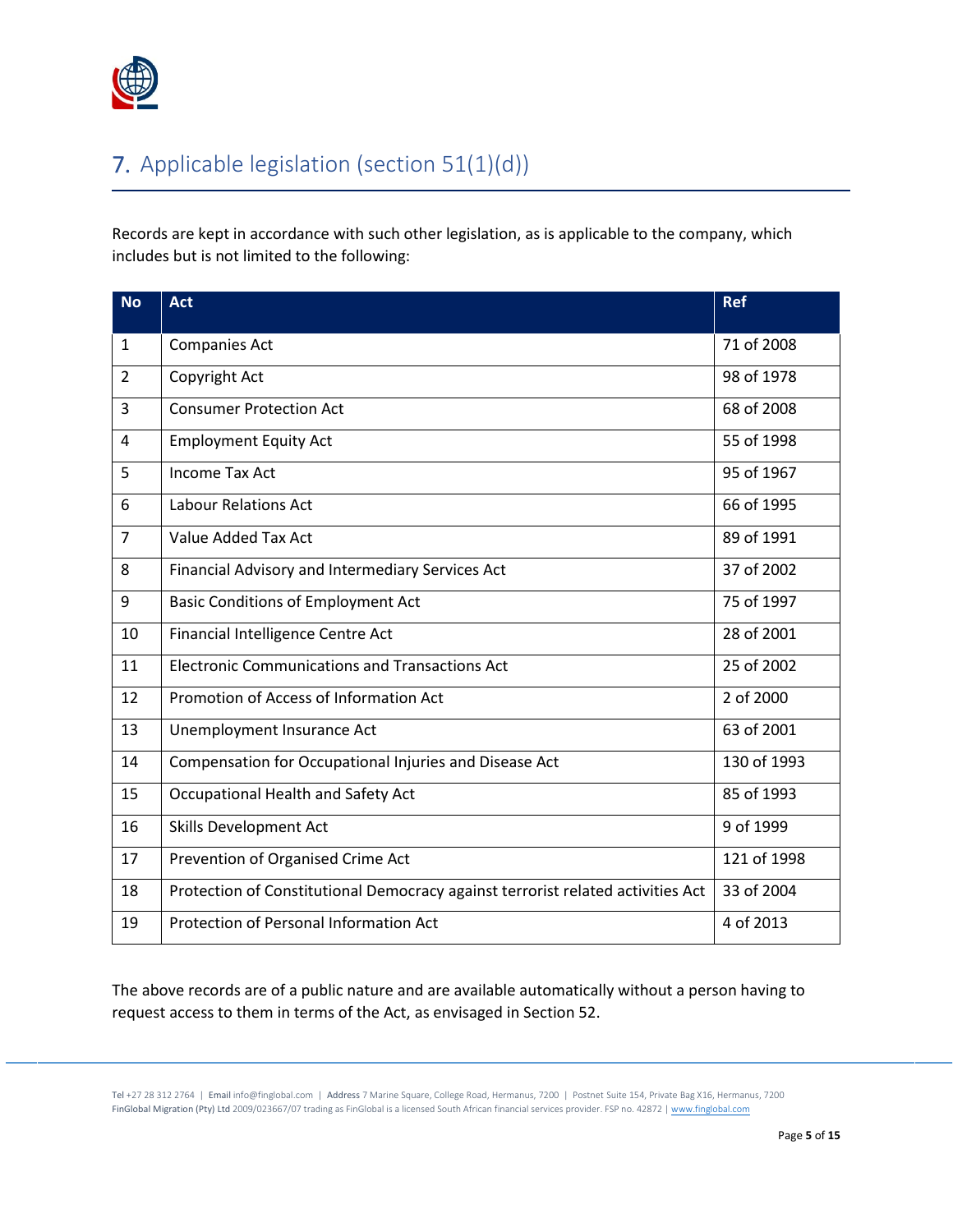

# <span id="page-6-0"></span>8. Access to records held by the company (section 51(1)(e))

For the purpose of this manual and the Act, the records held by the company are categorised by the nature and content thereof. Please note that by listing the categories and information held by the company below does not mean that a request for any information listed below will automatically be granted. All requests will be evaluated in accordance with the circumstances of the individual request and the provisions of the Act.

### **1. Company Secretarial Records**

- a. Documents of Incorporation
- b. Memorandum of Incorporation
- c. Minutes of Director's meetings
- d. Records relating to the appointment of directors, auditors and public officers
- e. Share register
- f. Other statutory documents

# **2. Financial Records**

- a. Annual financial records
- b. Tax returns
- c. Accounting records
- d. Banking records
- e. Asset register
- f. Invoices
- g. Internal and external audit reports

#### **3. Income Tax Records**

- a. PAYE Records
- b. Documents issued to employees for income tax purposes
- c. Records of payments made to the South African Revenue Service
- d. All other statutory compliances VAT, UIF, skills development levies

#### **4. Human Resources Documents and Records:**

- a. Arbitration awards
- b. CCMA records
- c. Confidentiality agreements
- d. Disciplinary records
- e. Employee personal details
- f. Employment contracts
- g. Employment Equity Plan
- h. Human Resources policies and procedures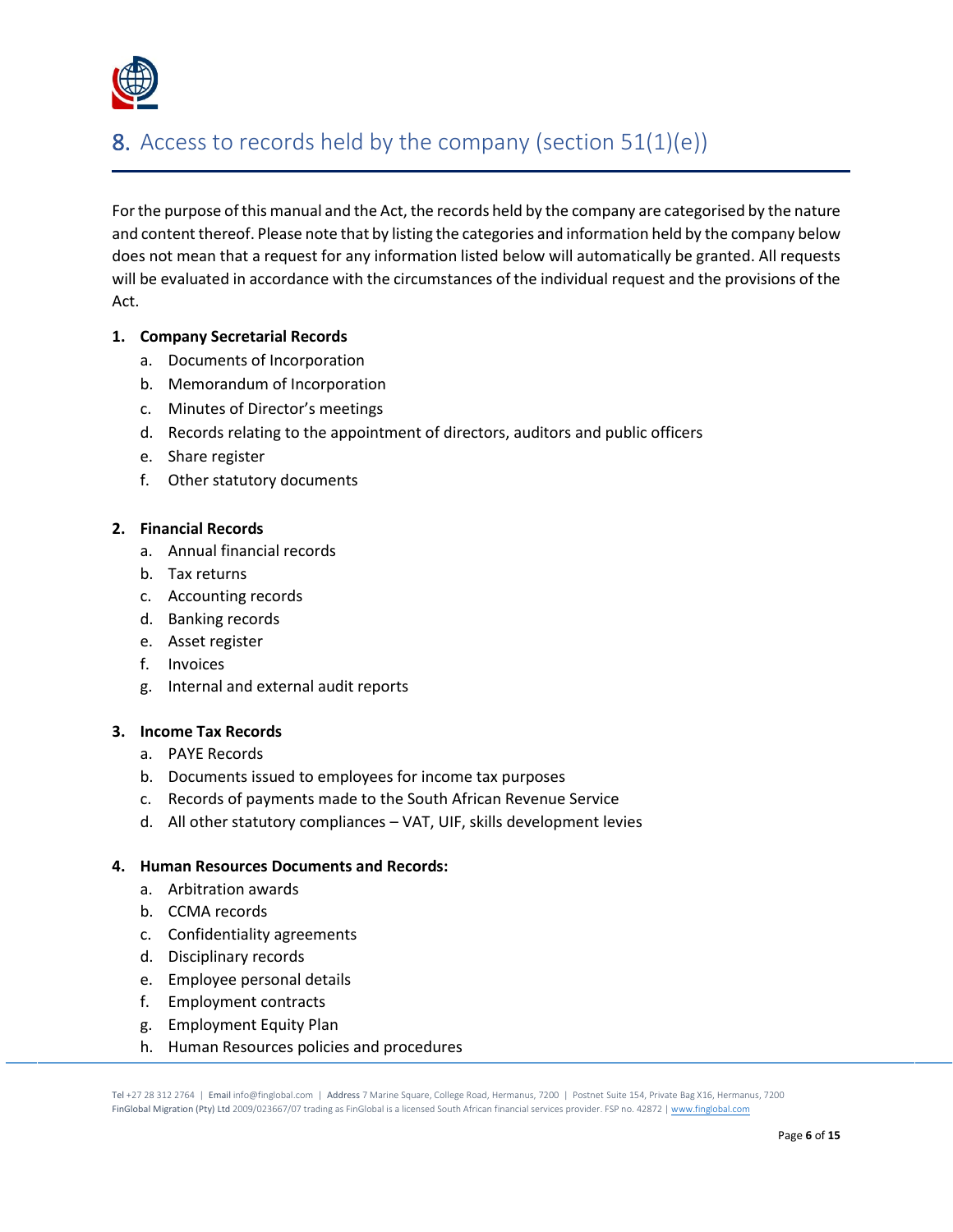

- i. Leave records
- j. Remuneration and benefits records
- k. Restraint of trade records
- l. Retirement fund records
- m. Salary records
- n. Training records

#### **5. Compliance Records**

- a. Declarations, registers, policies and procedures in terms of the Financial Advisory and Intermediary Services Act, No 37 of 2002
- b. FICA Risk Management and Compliance Programme
- c. Conflict of Interest management policy
- d. Risk management policy
- e. All compliance policies and procedures
- f. Service level agreements

#### **6. Legal Records**

- a. Documentation pertaining to litigation or arbitration
- b. General agreements
- c. Licences, permits and authorisations

## **9. Insurance Records**

- a. Claims records
- b. Details of insurance coverage, limits, and insurers
- c. Insurance policies

#### **10. Fixed property and fixed assets**

- a. Financial lease agreements
- b. Fixed asset registers
- c. Property lease agreements

#### **11. Marketing and Strategic Records**

- a. Marketing materials
- b. Marketing strategies
- c. Strategic Planning documents, Business Plans etc.

#### **10. Client information**

The company complies with the Protection of Personal Information Act, No. 4 of 2013 and therefore has very strict procedures in place to protect client information. Any request for client information will require a detailed motivation for the request, including the reason why the information is required.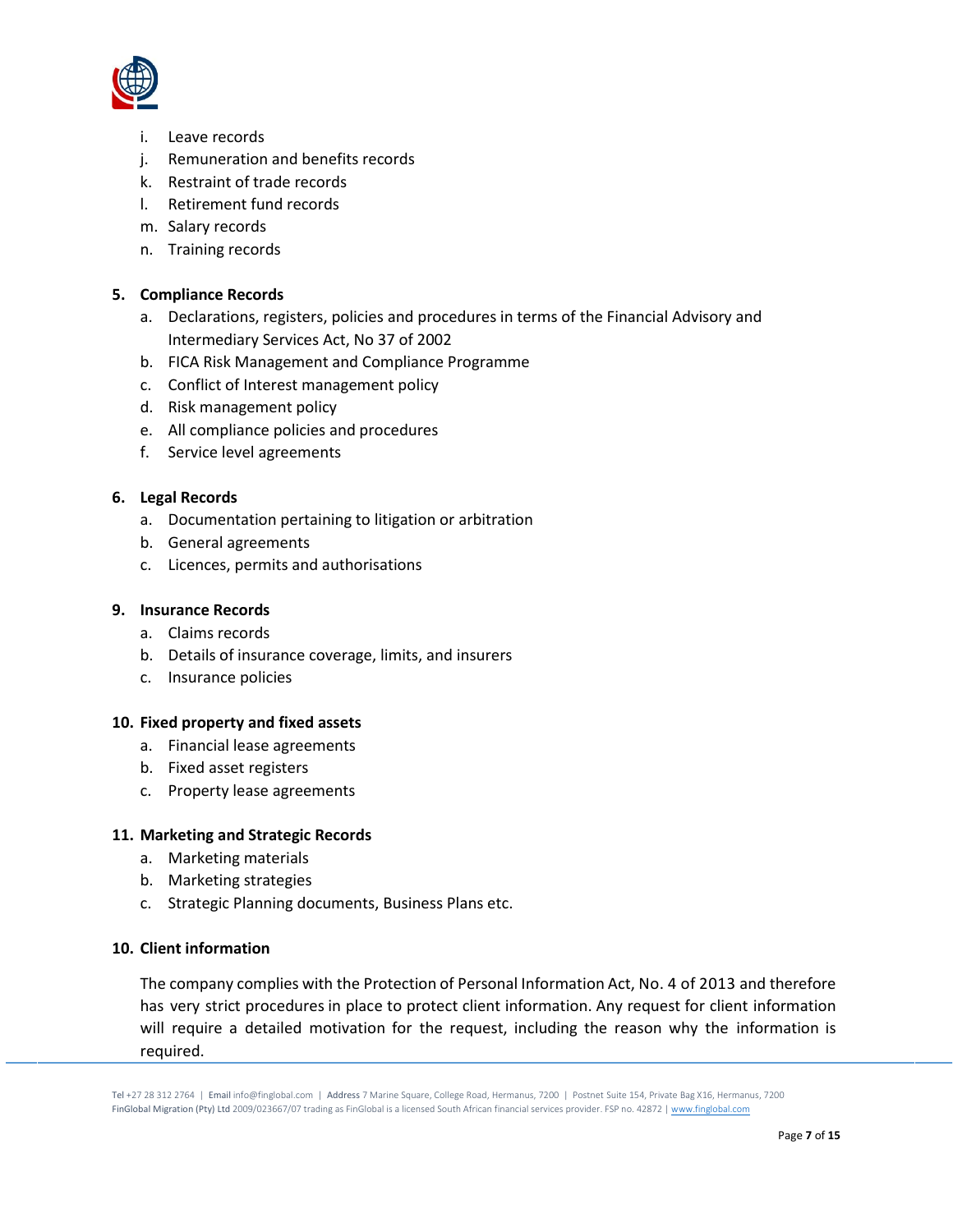

# <span id="page-8-0"></span>9. Access request procedure (section 51(1)(e))

It is important to note that the successful completion and submission of an access request form does not automatically allow the requester access to the requested record.

An application for access to a record is subject to certain limitations if the requested record falls within a certain category as specified within Chapter 4 of PAIA.

If it is reasonably suspected that the requester has obtained access to records through the submission of materially false or misleading information, legal proceedings may be instituted against such a requester.

The requester must complete the Form C together with a request fee (the form can be obtained from the company or the South African Human Rights Commissio[n www.sahrc.org.za\)](http://www.sahrc.org.za/) and submit them to the Legal department of the company by hand or email.

# **9.1 Completion and submission of Access Request Form C**

The prescribed Form C must be completed in full and contain sufficient detail in order to enable the Information Officer to identify:

- The records requested;
- Proof of identity of the requester (and if an agent is lodging the request, proof of capacity) by attachment of the identity document of the requester;
	- o Form C must be filled in type or block letters.
	- $\circ$  All questions on Form C must be answered. If a question does not apply state N/A. If nothing to disclose state Nil.
	- $\circ$  If there is insufficient space on the form, additional information may be provided on an attached folio and each answer on such folio must reflect the applicable title.
- Which form of access is required; and
- The postal address or email address of the requester in the Republic.
	- $\circ$  The requester must identify the right which the requester is seeking to exercise or protect.

The requester must provide an explanation of the reason the record is required for the exercise or protection of any right.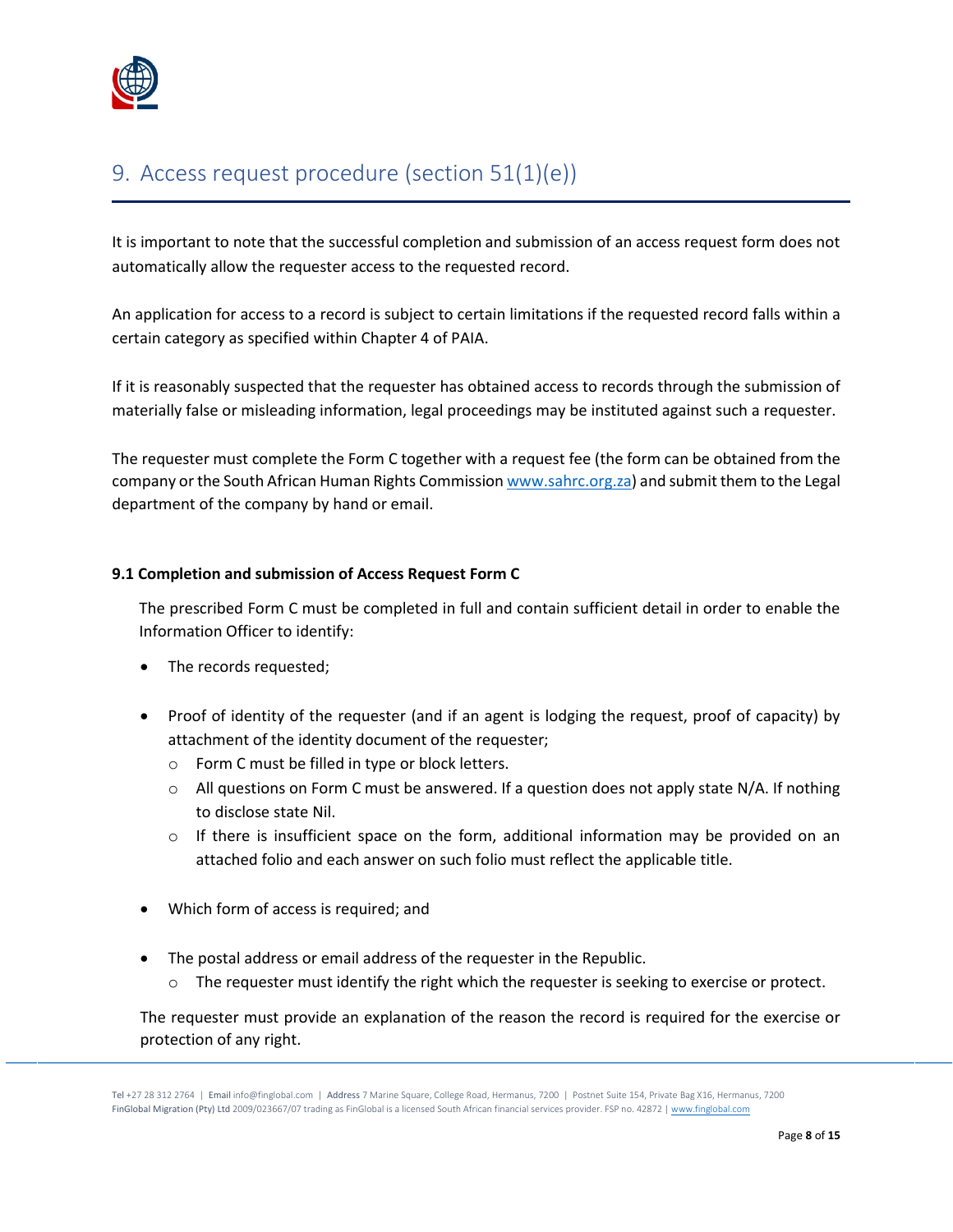

If, in addition to a written reply, the requester wishes to be informed of the decision in respect of the request in any other manner, the requester is making the request to the reasonable satisfaction of the appointed Information Officer.

### **9.2 Notification**

- The Information Officer will, within 30 days of receipt of the request, decide whether to grant or decline the request and give notice with reasons (if required) to that effect.
- The 30-day period within which the Information Officer must decide whether to grant or refuse the request may be extended for a further period of not more than 30 days if the request is for a large volume of information or requires the Information Officer to search through a large volume of records, or the records are not kept at the offices of FinGlobal.
- The Information Officer will notify the requester in writing should an extension be sought.
- If a record requested cannot be found, or does not exist, the Information Officer shall by means of an affidavit notify the requester. In the affidavit, a full account is required of all steps taken to find the record in question.
- If the Request for Access to a record is not successful, the requester will be notified of the following:
	- o Adequate reasons for the refusal (refer to Third Party Information and Grounds for Refusal below); and
	- $\circ$  That the requester may lodge an application with a court against the refusal of the request and the procedure, including the period, for lodging the application.

# **9.3 Payment of fees (section 51(1)(f))**

#### **Requested fees**

Where a requester submits a request for access to information held by an institution on a person other that the requester himself/herself, a request fee in the amount of R50.00 is payable upfront before the company will further process the request received.

**Note:** This fee is not applicable to personal requesters (data subjects), referring to any person seeking access to records that contain their personal information in terms of the Protection of Personal Information Act, No 4 of 2013.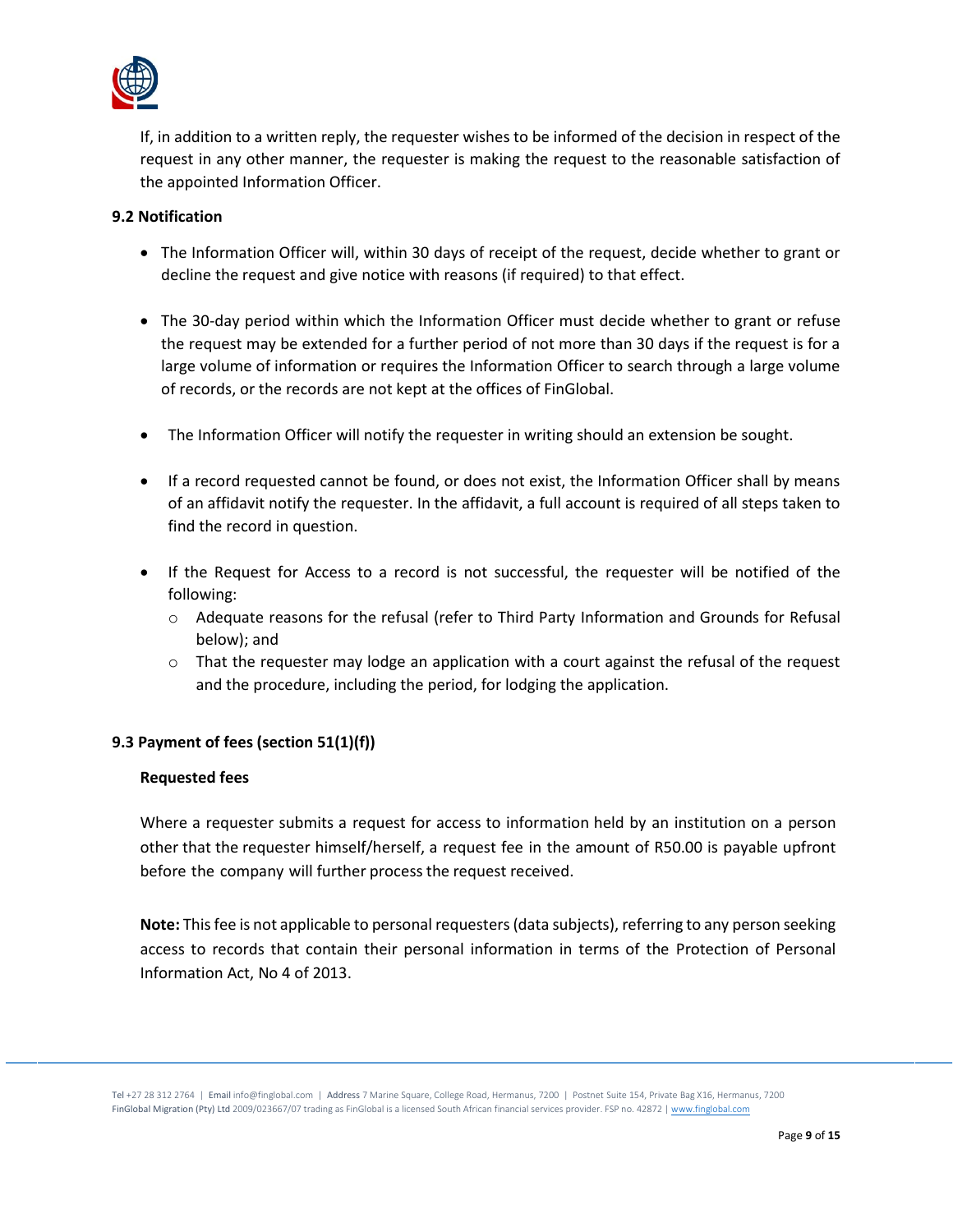

#### **Access fees**

An access fee is payable in all instances where a request for access to information is granted, except in those instances where payment of an access fee is specially excluded in terms of the Act, or an exclusion is determined by the Minister in terms of Section 54 (8).

Payment details can be obtained from the Information Officer as indicated in this Manual and payment can be made either via a direct deposit or by bank guaranteed cheque (no credit card payments are accepted). Proof of payment must be supplied.

The requester may be notified whether a deposit is required. A deposit will be required depending on certain factors such as the volume and/or format of the information requested.

If the preparation of the record requested requires more than the prescribed hours (six), a deposit shall be paid (of not more than one third of the accessfee which would be payable if the request were granted). Records may be withheld until the fees have been paid.

|                | <b>FEES FOR REPRODUCTION OF INFORMATION</b>                                                                               | <b>PRICE</b>       |
|----------------|---------------------------------------------------------------------------------------------------------------------------|--------------------|
| 1              | For every photocopy of an A4-size page or part thereof                                                                    | R 1.10             |
| $\overline{2}$ | For every printed copy of an A4-size page or part thereof held on a computer or in<br>electronic or machine-readable form | R 0.75             |
|                | For a copy in a computer-readable form on:                                                                                |                    |
| 3              | floppy disc                                                                                                               | R 7.50             |
|                | compact disc                                                                                                              | R70.00             |
| 4              | A transcription of visual images, for an A4-size page or part thereof                                                     | R40.00             |
| 5              | For a copy of visual images                                                                                               | R60.00             |
| 6              | A transcription of an audio record, for an A4-size page or part thereof                                                   | R <sub>20.00</sub> |
| 7              | For a copy of an audio record                                                                                             | R30.00             |
| 8              | To search for the record for disclosure (per hour or part thereof reasonable required<br>for such search)                 | R30.00             |
| 9              | Where a copy of a record needs to be posted the actual postal fee is payable.                                             |                    |

# **9.4 Third party information**

• If access is requested to a record that contains information about a third party, the relevant Information Officer is obliged to attempt to contact this third party to inform them of the request.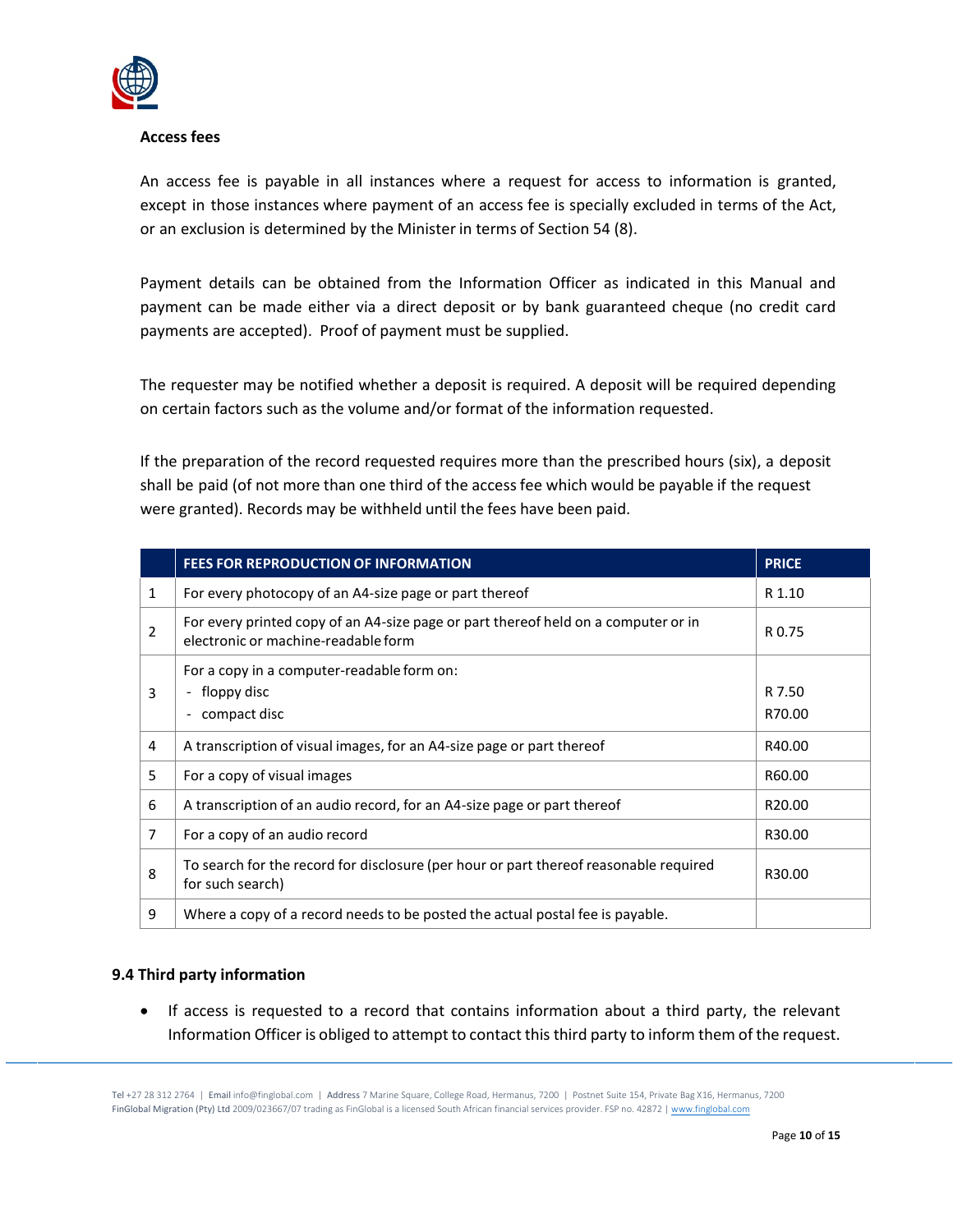

This enables the third party the opportunity of responding by either consenting to the access or by providing reasons why the access should be denied.

• In the event of the third-party furnishing reasons for the support or denial of access, the Information Officer will consider these reasons in determining whether access should be granted, or not.

# **9.5 Grounds for refusal**

The Information Officer may legitimately refuse to grant access to a requested record that falls within a certain category. Grounds for refusal of access may include:

- protecting personal information that the Information Officer holds about a third person (who is a natural person), including a deceased person, from unreasonable disclosure;
- protecting commercial information that is held about a third party or the group or a particular company or entity in the group (for example trade secrets: financial, commercial, scientific or technical information that may harm the commercial or financial interests of the organisation or the third party);
- if disclosure of the record would result in a breach of a duty of confidence owed to a third party in terms of an agreement;
- if disclosure of the record would endanger the life or physical safety of an individual;
- if disclosure of the record would prejudice or impair the security of property or means of transport;
- if disclosure of the records would prejudice or impair the protection of a person in accordance with a witness protection scheme;
- if disclosure of the record would prejudice or impair the protection of the safety of the public;
- the record is privileged from production in legal proceedings, unless the legal privilege has been waived;
- disclosure of the record (containing trade secrets, financial, commercial, scientific, or technical information) would harm the commercial or financial interests of the group;
- disclosure of the record would put the group or a particular company or entity in the Group at a disadvantage in contractual or other negotiations or prejudice it in commercial competition;
- the record is a computer programme; and
- the record contains information about research being carried out or about to be carried out on behalf of a third party or the group or a particular company or entity in the group.

# **9.6 Remedies available upon refusal of a Request to Access**

- Internal remedies FinGlobal does not have internal appeal procedures. As such, the decision made by the Information Officer is final, and requesters will have to exercise such external remedies at their disposal if the Request for Access is refused.
- External remedies In accordance with sections 56(3) (c) and 78 of PAIA, a requestor may apply to a court for relief within 180 days of notification of the decision for appropriate relief.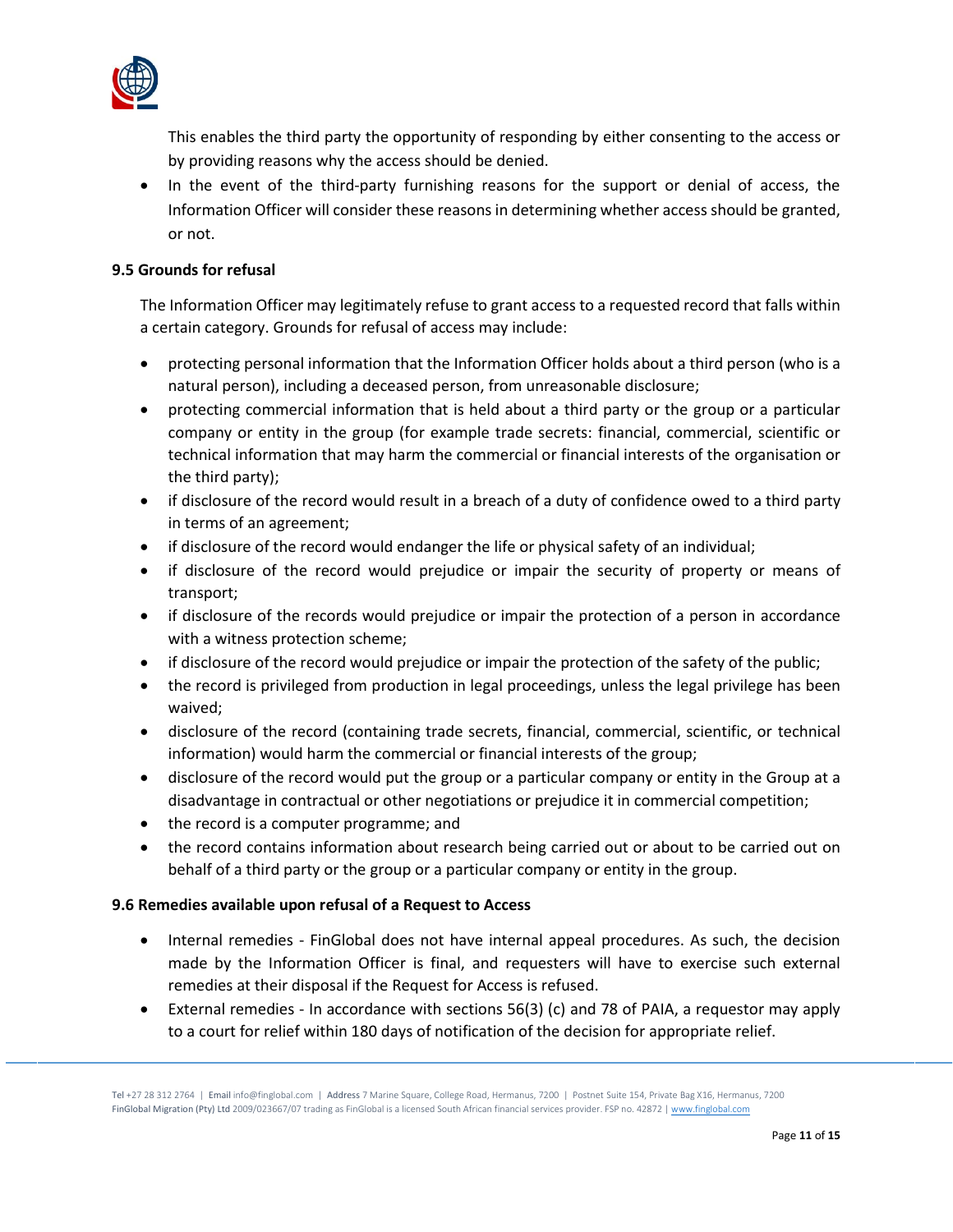

## **9.7 Records that cannot be found or do not exist**

If the Information Officer has searched for a record and it is believed that the record either does not exist or cannot be found, the Requester will be notified by way of an affidavit or affirmation. This will include the steps that were taken to try to locate the record.

# <span id="page-12-0"></span>10. Processing of Personal Information Act (POPIA)

### **10.1 Purpose of POPIA**

The Protection of Personal Information Act, No. 4 of 2013 (POPIA), regulates and controls the processing, including the collection, use, and transfer of personal information relating to identifiable, living, naturals persons and juristic persons.

Personal information as defined in terms of POPIA includes but is not limited to, information as follows: Name, address, contact details, date of birth, place of birth, identity number, passport number, bank details, tax number, financial information and criminal history.

In terms of POPIA, a person (responsible party) has a legal duty to collect, use, transfer and destroy (process) another's (data subject) personal information in a lawful, legitimate and responsible manner and in accordance with the provisions and the 8 processing conditions set out under POPIA.

### **10.2 Descriptions of categories of data subjects**

The company holds information and record information relating to the following broad categories of data subjects or persons, which list is not limited to:

- Employees, job applicants, learnership candidates, directors, interns, agents, sponsors;
- Customers and clients of the company;
- Contractors, vendors, suppliers, service providers, operators;
- Business partners whether acting on behalf of the company or not or those that provide services, goods and other benefits to the company such as banks, pension and provident funds, administrators, service providers, insurance companies, advertising, marketing or PR agencies;
- Regulators and Public Bodies who the company engage with in order to discharge legal and public duty obligations, including the South African Revenue Service, National Treasury, Department of Labour and the South African Reserve Bank;
- Users of website/applications/mobile applications/social media portals or platforms whether in order to enquire more about the company or to do business with the company; and
- Persons who interact with the company physically or enter the offices, and all facilities of the company or interact via websites/email/correspondence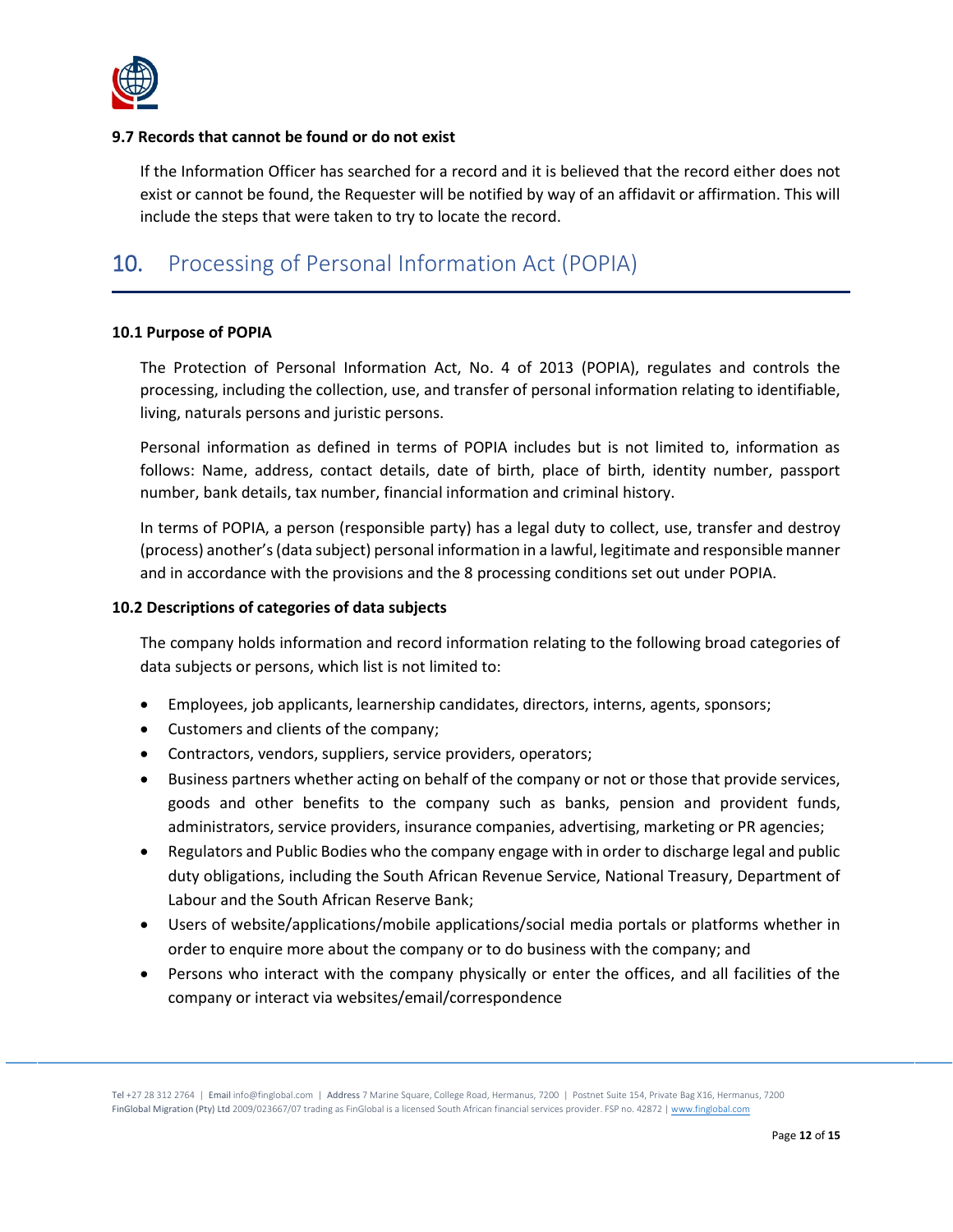

### **10.3 Reasons for processing personal information**

The company will process personal information which belongs or is held by a data subject.

This processing is required by the company to allow it to perform the following (without detracting from the generality hereof):

- to pursue their business objectives and strategies;
- to comply with a variety of lawful obligations, including without detracting from the generality thereof, to carry out actions for the conclusion and performance of a contract as between the company and the data subject;
- to put in place protective mechanisms to protect the data subject's and/or the company's legitimate interests including the performance of risk assessments and risk profiles where applicable and necessary;
- to obtain as required by law or to protect the respective party's legitimate interests,
- to obtain or provide personal information from a credit bureau or credit provider or credit association, information about certain data subject's credit record, including personal information about any judgement or default history;
- for the purposes of making contact with the data subject and attending to the data subject's enquiries and requests;
- for the purpose of providing the data subject from time to time with information pertaining to the company, their officers, employees, services and goods and other ad hoc business related information;
- to pursue the data subject's and/or company's legitimate interests, or that of a third party to whom the personal information is supplied;
- for the purposes of providing, maintaining, and improving the company's services, and to monitor and analyse various usage and activity trends pertaining thereto;
- for the purposes of performing internal operations, including management of employees, employee wellness programmes, the performance of all required HR functions, attending to all financial matters including budgeting, planning, invoicing, facilitating and making payments, sending receipts, and generally providing commercial support, where needed, requested or required; and
- for the purpose of preventing fraud and abuse of the company's processes, systems, procedures and operations, including conducting internal and external investigations and disciplinary enquiries and hearings.

# **10.4 Storage, retention, and destruction of information**

• The company will ensure that the data subject's personal information is securely stored electronically, which for operational reasons, will be accessible to certain categories of authorised

Tel +27 28 312 2764 | Email info@finglobal.com | Address 7 Marine Square, College Road, Hermanus, 7200 | Postnet Suite 154, Private Bag X16, Hermanus, 7200 FinGlobal Migration (Pty) Ltd 2009/023667/07 trading as FinGlobal is a licensed South African financial services provider. FSP no. 42872 | [www.finglobal.com](http://www.finglobal.com/)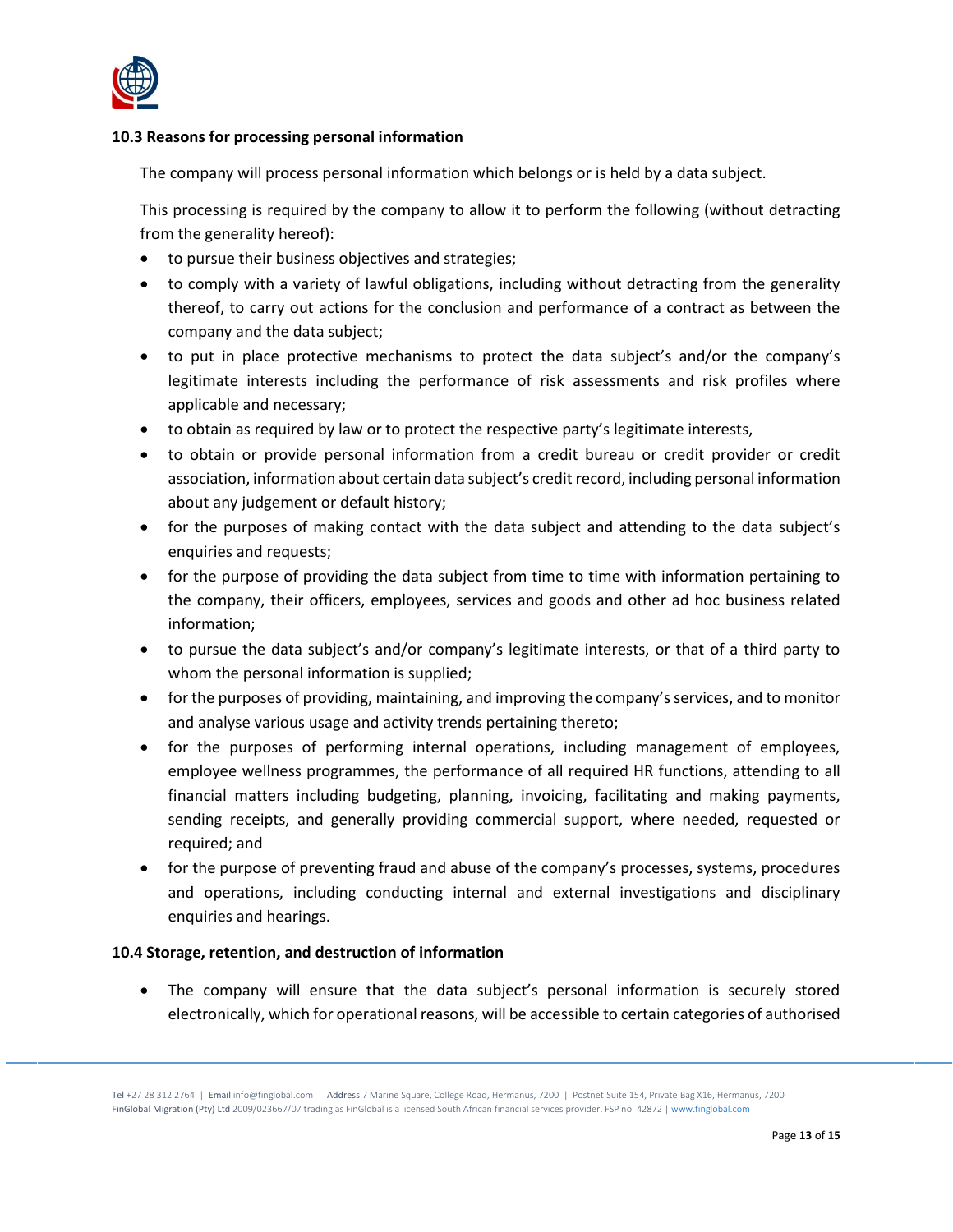

persons within the company on a need to know and business basis, save that where appropriate, some of the data subject's personal information may be retained in hard copy and stored securely.

- All such personal information will be held and/or stored securely. In this regard the company will ensure that it performs regular audits regarding the safety and the security of all data subject's personal information.
- Appropriate technical and organisational measures will be taken by the company to ensure that personal information remains confidential and secure against unauthorised or unlawful processing and accidental loss or destruction or damage.
- Once the data subject's personal information is no longer required due to the fact that the purpose for which the personal information was held has come to an end and expired, such personal information will be safely and securely archived for the required prescribed periods or longer should this be required by the company. The company thereafter will ensure that such personal information is permanently destroyed.

### **10.5 Access by others and cross border transfer**

The company may from time to time have to disclose a data subject's personal information to other parties, including organs of state, other departments or subsidiaries, product or third party service providers, regulators and/or governmental officials, overseas service providers and/or agents, but such disclosure will always be subject to an agreement which will be concluded as between the company and the party to whom it is disclosing the data subject's personal information to, which contractually obliges the recipient of this personal information to comply with strict confidentiality and data security conditions.

Where personal information and related data is transferred to a country which is situated outside the borders of South Africa, the data subject's personal information will only be transferred to those countries which have similar data privacy laws in place or where the recipient of the personal information is bound contractually to a no lesser set of obligations than those imposed by POPIA.

#### **10.6 Access of information by the data subject**

POPIA provides that a data subject may, upon proof of identity, request the responsible party to confirm, free of charge, all the information it holds about the data subject and may request access to such information, including information about the identity of third parties who have or have had access to such information.

Where a data subject is desirous of obtaining details of the personal information which the company may hold of and which pertain to it, then it must make application as described in section 7 of this Manual.

POPIA provides that a data subject may object, at any time, to the processing of personal information by the responsible party, on reasonable grounds relating to his/her particular situation, unless

Tel +27 28 312 2764 | Email info@finglobal.com | Address 7 Marine Square, College Road, Hermanus, 7200 | Postnet Suite 154, Private Bag X16, Hermanus, 7200 FinGlobal Migration (Pty) Ltd 2009/023667/07 trading as FinGlobal is a licensed South African financial services provider. FSP no. 42872 | [www.finglobal.com](http://www.finglobal.com/)